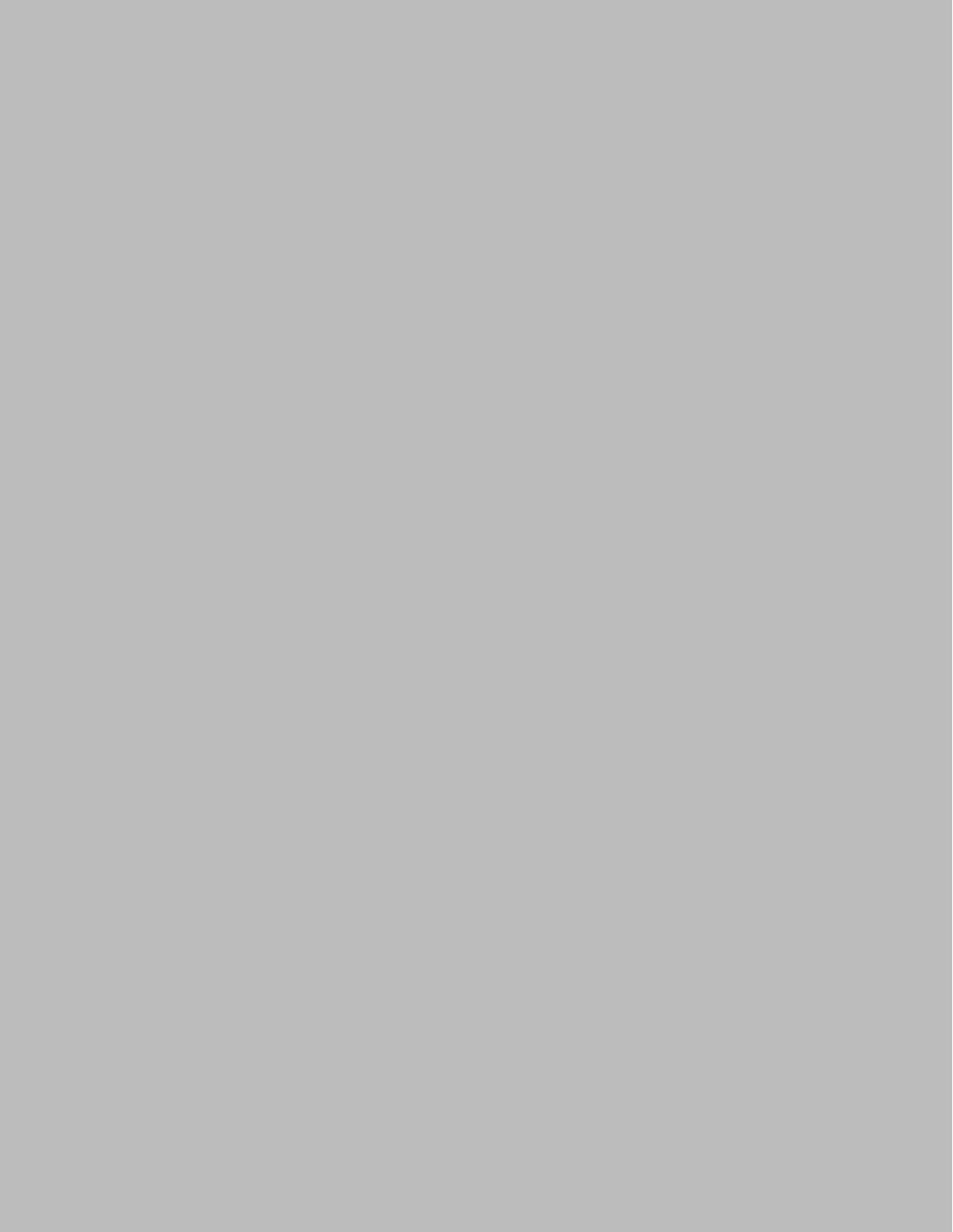

### **Chapter summary**

Post-acute care (PAC) providers offer important recuperation and rehabilitation services to Medicare beneficiaries after an acute care hospital stay. PAC providers include skilled nursing facilities (SNFs), home health agencies (HHAs), inpatient rehabilitation facilities (IRFs), and long-term care hospitals (LTCHs). In 2015, fee-for-service (FFS) program spending on PAC services totaled \$60 billion.

The Commission has previously discussed the challenges to improving the accuracy of Medicare's payments and the shortcomings of the separate FFS payment systems for PAC (Medicare Payment Advisory Commission 2015, Medicare Payment Advisory Commission 2014). Over more than a decade, the Commission has worked extensively on PAC payment reform—pushing for closer alignment of costs and payments, more equitable payments across different types of patients, and outcomes-based quality measures (with payment tied to performance). While there has been some progress on the quality and value-based purchasing fronts, there have been few corrections to the known shortcomings of the SNF and HHA prospective payment systems (PPSs), and payments remain high relative to the costs of treating beneficiaries. As a result, the inequities in payment continue to encourage patient selection and to advantage some providers over others.

#### **In this chapter**

- Challenges to improving Medicare's payments for post-acute care
- The Commission has called for a variety of quality initiatives
- The Commission's payment recommendations would lower and redistribute program spending
- **Conclusion**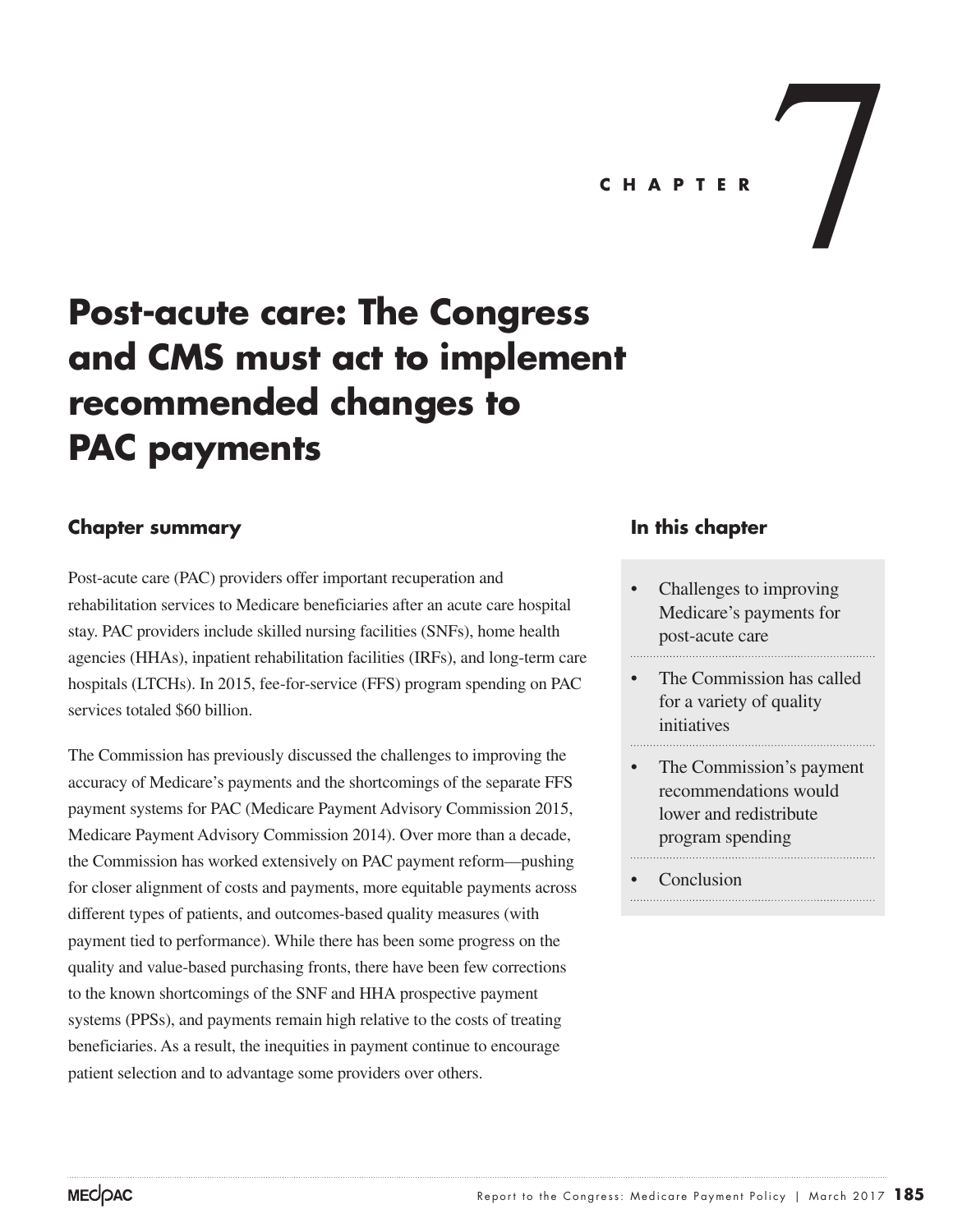The Commission has two goals in making payment recommendations. The *update* recommendations aim to ensure that payments are adequate so that beneficiary access is preserved while taxpayers and the long-run sustainability of the program are protected. The recommendations to *revise the payment systems* are intended to match program payments to the costs of treating patients with different care needs. Such targeting increases the equity of the program's payments so that providers have little financial incentive to treat some beneficiaries over others.

The cost to the program of not implementing the Commission's update recommendations is substantial. Across the four PAC settings, if this year's recommendations were implemented, we estimate that FFS program spending would be reduced by more than \$30 billion over 10 years, all else being equal. The cost of past inaction is also considerable. Had the 2008 recommendations to eliminate the updates to payments for HHAs and SNFs been implemented, we estimate that FFS spending between 2009 and 2016 would have been \$11 billion lower, without affecting access. The Commission also recommended that the payment systems for SNFs and HHAs be revised (in 2008 and 2011, respectively) to base payments on patient characteristics, not the amount of service furnished. Implementing these recommendations would have narrowed the differences in financial performance across providers within each setting by increasing payments for nonprofit and hospital-based providers and by lowering payments to freestanding and for-profit providers. The industries, on the whole, would still be profitable; they have historically demonstrated resilience in reconfiguring their service mix and costs in response to changes in payment policy.

The overpayments and misalignment of incentives for PAC within traditional FFS also distort the payments made by Medicare Advantage (MA) plans and alternative payment models (APMs) such as accountable care organizations and bundled payment initiatives. Because the costs and service use of FFS form the basis of APM payments and MA benchmarks, reducing FFS payment rates also would reduce the level and distribution of spending outside of traditional Medicare. Allowing these distortions to continue may also compromise the integrity of future APMs because the effects of the current PPSs may be difficult to correct with the APMs' design.

The cost to beneficiaries of not revising the PPSs is harder to quantify. Revising the SNF and HHA PPSs would encourage providers to focus on the care needs of patients rather than the financial advantage of furnishing certain services and treating certain patients over others. Rebalancing spending toward medically complex care would improve access for those patients who now may be less desirable for providers to treat.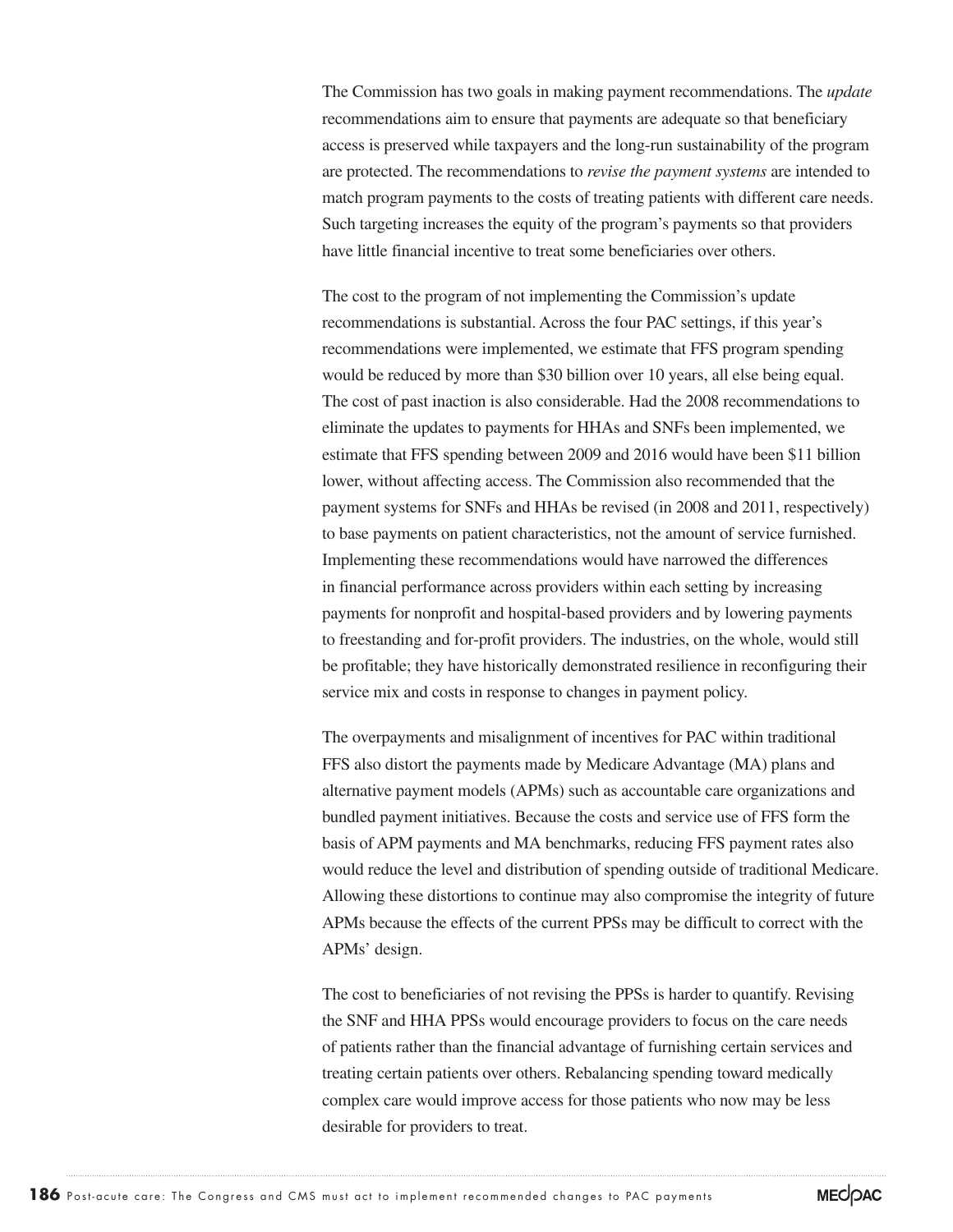The unnecessarily high level of spending and the inequity of payments across different types of patients has led the Commission to recommend changes to both the level of spending and the designs of the payment systems. Further, given the similarity of some of the patients treated in the four PAC settings but substantially different payments made by Medicare, in June 2016 the Commission recommended features of a unified payment system (Medicare Payment Advisory Commission 2016). Like the recommended designs of the HHA and SNF PPSs, the unified PAC PPS would base payments on patient characteristics. Transitioning to a PAC PPS could begin as early as 2021; until then, CMS should move forward with revisions to the SNF and HHA PPSs. With consistent incentives, these revised payment systems will give providers valuable experience in managing care under payment systems that tailor payments to the care needs of patients. ■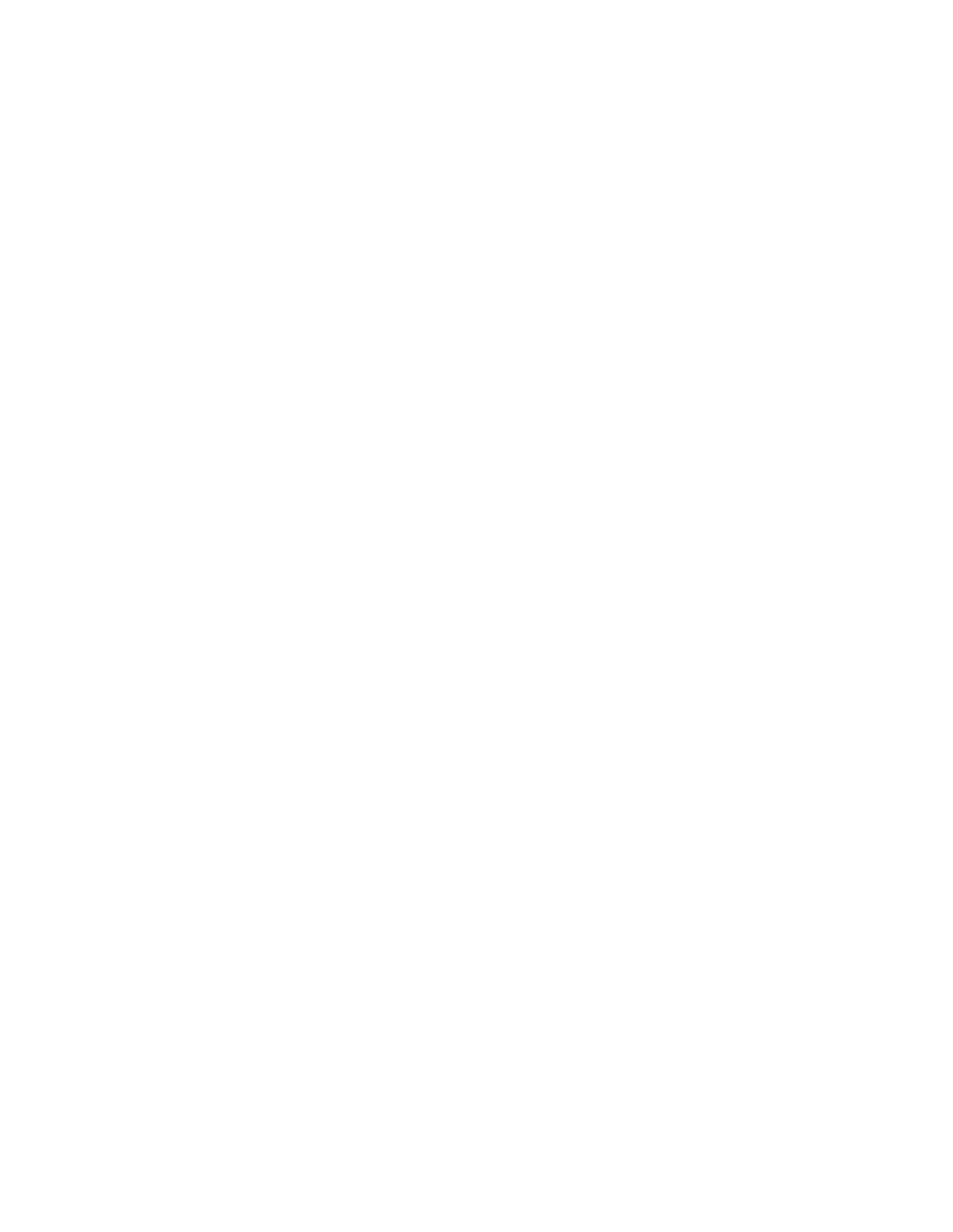# **Challenges to improving Medicare's payments for post-acute care**

Improving Medicare's payments is challenging for a number of reasons. Perhaps most vexing is that, for any given patient, the need for post-acute care (PAC) is not clear, and there is limited evidence on which setting would be best and what mix of services would achieve the best outcomes. The availability and use of PAC services also varies widely by market, demonstrating the considerable overlap of clinical capabilities of some PAC providers. Reflecting this ambiguity and variation in service use, Medicare spending on PAC varies geographically more than any other service. Geographic areas (core-based statistical areas) with the highest and lowest per capita feefor-service (FFS) spending (comparing the 10th and 90th percentiles) vary 22 percent for acute inpatient services and 24 percent for ambulatory services, but 200 percent (twofold) for post-acute services (Medicare Payment Advisory Commission 2011). Decisions about where to place patients often reflect several factors—the availability within a given market, the proximity to a beneficiary's home, patient and family preferences, and financial relationships between the referring hospital and the PAC provider—but not necessarily where the patient would receive the best care.

Medicare's PAC payment systems do not encourage efficient care. The home health agency (HHA) and skilled nursing facility (SNF) prospective payment systems (PPSs) encourage the provision of therapy services regardless of the patient's care needs. By paying per day, the SNF PPS may also encourage SNFs to extend lengths of stays. As a result, current practice patterns may not reflect efficient care. Medicare Advantage (MA) plans and providers participating in alternative payment models have different incentives, and there is some evidence that they have lower PAC use; they refer fewer patients to PAC, use lower cost PAC settings, and, in the case of SNFs, have shorter and less therapy-intensive stays without appearing to harm patient outcomes (Colla et al. 2016, Dummit et al. 2016, Huckfeldt et al. 2017, Navathe et al. 2017, Winblad et al. 2017). In addition, one study comparing quality measures for short- and long-stay patients in nursing homes found mixed results between MA and FFS enrollees, with MA enrollees having better quality for some measures and worse quality for other measures (Chang et al. 2016). However, the evidence is limited, and differences between traditional

FFS and the other payment models are not always statistically significant. More work needs to be done to better understand the mechanisms by which these cost and outcome results are achieved, the degree to which unmeasured differences in patient selection may explain the results, whether volume is induced (in the case of bundled payments), and whether results are scalable.

Across the four settings, Medicare requires providers to use different patient assessment tools, which undermines the program's ability to compare the patients admitted, the cost of care, and the outcomes patients achieve. Providers may appear to have higher costs or achieve worse outcomes when, in fact, they treat more complex patients. Adequate risk adjustment is needed to make fair comparisons across providers and give beneficiaries accurate information so they can make informed choices when selecting a PAC provider.

#### **The Commission has called for a variety of quality initiatives**

Since 1999, the Commission has called for a variety of quality initiatives, including the collection of uniform patient assessment information, the reporting of outcomes-based quality measures, and implementation of value-based purchasing (VBP) policies. The Congress and CMS have acted on many of the Commission's recommendations, including the development of a common patient assessment tool, outcomes-based quality measures, and VBP for HHAs and SNFs (Table 7-1, p. 190). CMS has made no progress in developing a VBP program for inpatient rehabilitation facilities (IRFs) or long-term care hospitals (LTCHs).

To meet the requirements in the Improving Medicare Post-Acute Care Transformation Act of 2014, CMS has developed measures of function and cognition, skin integrity, Medicare spending per beneficiary, discharge to community, hospital readmissions, medication reconciliation, and incidence of major falls. However, not all of the measures are outcome based or uniformly defined across the settings, though such refinements may be made in the future. In its design of a unified PAC PPS, the Commission noted that a PAC-wide value-based purchasing policy could be adopted as a companion policy to the PAC PPS.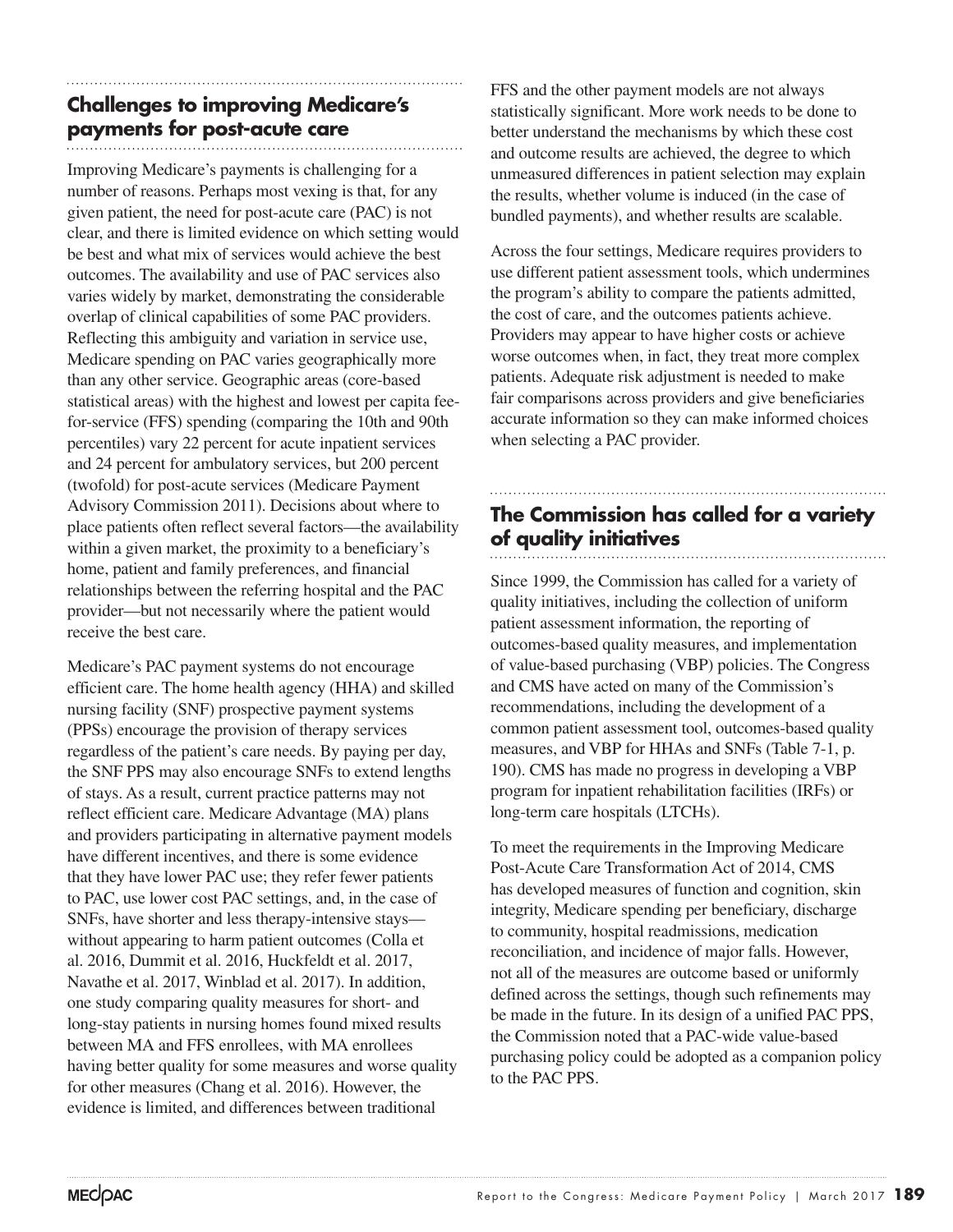#### **7–1 Post-acute care quality initiatives promoted by the Commission and the progress to date on implementation**

| <b>Congressional or CMS action</b>                                                                                                                                                                                                                                                                                                                                                                                                                       |
|----------------------------------------------------------------------------------------------------------------------------------------------------------------------------------------------------------------------------------------------------------------------------------------------------------------------------------------------------------------------------------------------------------------------------------------------------------|
| The Deficit Reduction Act of 2005 required the development and<br>testing of a uniform assessment instrument. CMS tested and evaluated<br>the tool (2011).                                                                                                                                                                                                                                                                                               |
| The Improving Medicare Post-Acute Care Transformation Act of 2014<br>required the development of common outcomes-based measures<br>(discharge to community; hospital readmission; Medicare spending per<br>beneficiary; incidence of major falls; medication reconciliation; and<br>changes in function, cognition, skin integrity) in the four settings. To<br>meet these requirements, CMS has developed measures in all post-<br>acute care settings. |
| CMS overhauled Nursing Home Compare and added four short-stay<br>measures (2016).                                                                                                                                                                                                                                                                                                                                                                        |
| The Protecting Access to Medicare Act of 2014 required a<br>skilled nursing facility value-based purchasing program that will<br>affect payments beginning October 2018. CMS implemented a<br>demonstration value-based purchasing program for home health<br>agencies in nine states in January 2016.                                                                                                                                                   |
| The Patient Protection and Affordable Care Act of 2010 required<br>value-based purchasing pilots in long-term care hospitals and inpatient<br>rehabilitation facilities; CMS has taken no action.                                                                                                                                                                                                                                                        |
|                                                                                                                                                                                                                                                                                                                                                                                                                                                          |

## **The Commission's payment recommendations would lower and redistribute program spending**

Since 2008, the Commission has made recommendations to lower the level of program spending in each of the PAC settings, either by lowering payments by a fixed percentage or by eliminating annual updates to payment rates, or both. To redistribute payments more equitably between therapy and medically complex care, the Commission has recommended redesigns of the HHA and SNF payment systems (in 2011 and 2008, respectively), which together pay for almost 80 percent of Medicare PAC stays.

#### **The level of Medicare's payments for postacute care is too high**

Medicare margins for three of the PAC settings (HHA, SNF, and IRF) have been above 10 percent for most of

the past 10 years (Figure 7-1). In each setting, Medicare margins increased substantially soon after the PPSs were implemented, indicating that the base rates were set too high, providers adjusted to the new payment rules, or some combination.

The margins for HHAs and SNFs have been especially high, even after rebasing and productivity and other payment adjustments mandated by the Congress. Over the last decade, HHA and SNF Medicare margins averaged 15.6 percent, while IRF margins averaged 10.9 percent. The average margin for LTCHs has been considerably lower, though still above 5 percent for most of the past 10 years and higher for stays that meet the criteria to receive LTCH PPS payments. Within each setting, disparities in financial performance across providers reflect differences in costs, admitting practices, coding strategies, and the amount of therapy provided. These margins indicate that many providers can exert control over their costs when there is fiscal pressure to do so and can generate payments that robustly exceed costs.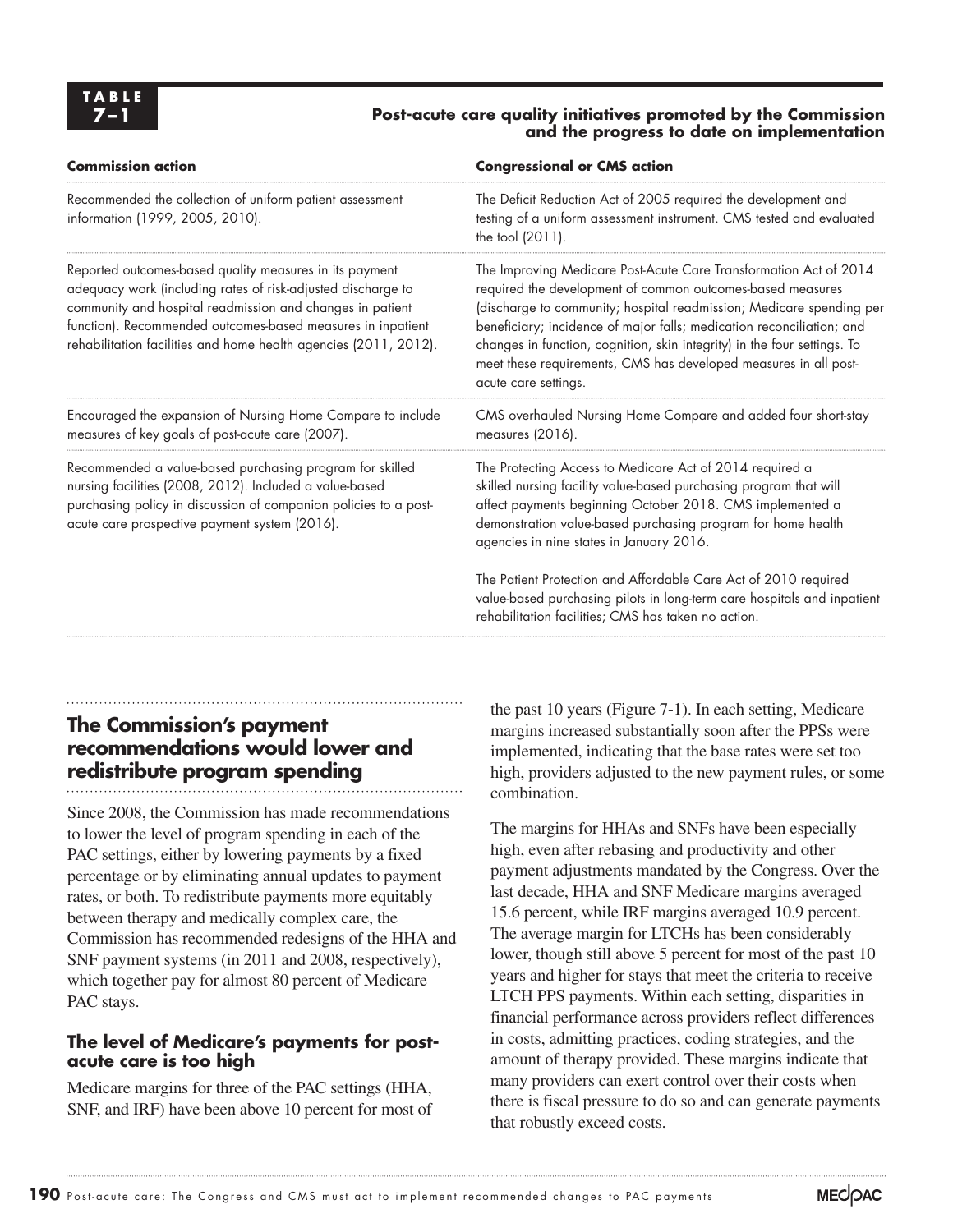

Note: HHA (home health agency), SNF (skilled nursing facility), IRF (inpatient rehabilitation facility), LTCH (long-term care hospital). Medicare margin is calculated as (Medicare payments – Medicare costs) / Medicare payments. The Pathway for SGR Reform Act of 2013 established separate payment methodologies for cases that qualify as LTCH discharges and cases that do not. To qualify as an LTCH discharge, the stay must have been immediately preceded by an acute care hospital stay that included at least three days in an intensive care unit or the stay must have an LTCH principal diagnosis indicating prolonged mechanical ventilation. We did not calculate margins for LTCH-qualifying discharges before 2014.

Source: MedPAC analysis of Medicare cost reports 2006–2015.

#### The Commission has recommended lowering **the level of Medicare's payments for postacute care**

Because the level of program payments has been high relative to the cost of treating beneficiaries, the Commission, for many years, has recommended lowering and/or For HHAs, freezing Medicare's payment rates for PAC (Table 7-2). Care Ac

The Commission recommended no updates to payments (a 0 percent update) or reductions to payments each year since 2008 for HHAs, SNFs, and IRFs and since 2009 for LTCHs. Yet during this period, without Congressional action, SNF, IRF, and LTCH payments were increased. For HHAs, although the Patient Protection and Affordable Care Act of 2010 calls for annual rebasing of payments, the

| <b>TABLE</b> |                                                        |
|--------------|--------------------------------------------------------|
|              |                                                        |
| 7-9          | <b>Commission's payment recommendations since 2008</b> |

## • The dashed line looked ok here, so I didn't hand draw it. **7–2 Commission's payment recommendations since 2008**

# $\boldsymbol{\mathsf{Year}}(\boldsymbol{\mathsf{s}})$  the Commission made the recommendation

| <b>Recommended action</b>        | $\ddot{\phantom{1}}$ |            |            |             |  |
|----------------------------------|----------------------|------------|------------|-------------|--|
|                                  | <b>SNF</b>           | <b>HHA</b> | <b>IRF</b> | <b>LTCH</b> |  |
| No update (0 percent update)     | 2008-2017            | 2008-2016  | 2008-2016  | 2009-2017   |  |
| Lower payments                   | 2012-2015            | 2009-2017  | 2017       |             |  |
| Revise the payment system design | 2008-2017            | 2011-2017  |            |             |  |
|                                  |                      |            |            |             |  |

Note: SNF (skilled nursing facility), HHA (home health agency), IRF (inpatient rehabilitation facility), LTCH (long-term care hospital). In some years, the Commission's recommendation spans multiple years, with no update to payments in some years and a reduction in payments in others.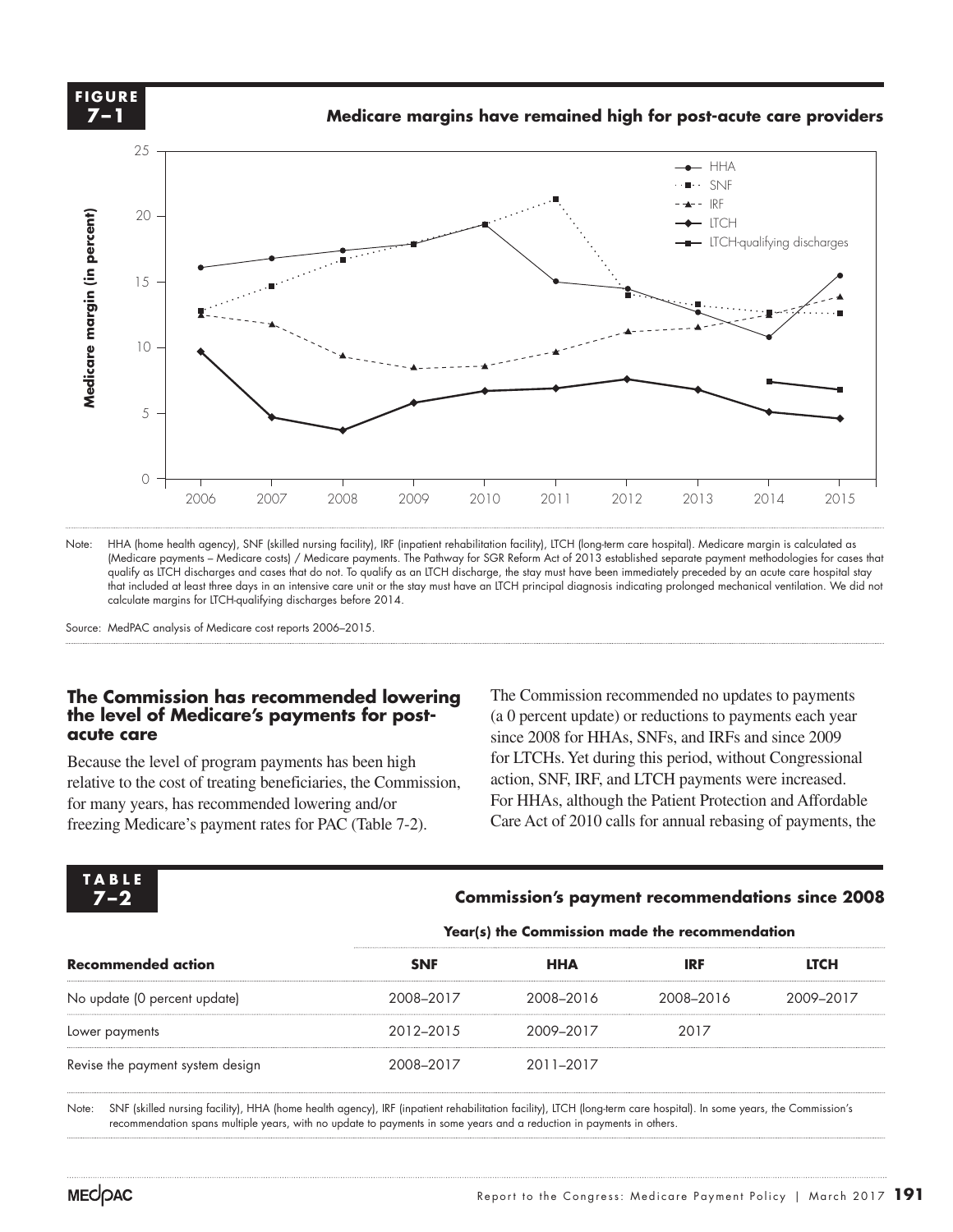mandated reductions were offset by payment updates and, consequently, do not go nearly far enough in realigning payments to costs. Given the continued high level of payments, the Congress and CMS need to correct the considerable overpayments in each of these settings.

The cost to the program of not implementing the update recommendations is substantial. Across the PAC settings, if this year's recommendations were enacted, we estimate that FFS program spending would be reduced by over \$30 billion over the next 10 years, all else being equal. Looking back, the statutory and regulatory inaction has also been costly to the program. For example, we estimate that, had the 2008 update recommendations for HHAs and SNFs (for fiscal year 2009) been implemented, FFS program spending would have been \$11 billion lower, all else being equal.

#### **The Commission has recommended increasing the equity of program payments for post-acute care**

Because disparities in providers' financial performance partly reflect design features of the PPSs, the Commission has also recommended key revisions to the SNF (in 2008) and HHA (in 2011) payment systems that would increase the equity of payments. The Commission's recommended changes would base payments on the clinical, functional, and demographic characteristics of patients, not on the amount of therapy furnished. The revised designs would rebalance payments between therapy cases and medically complex cases, which would shift payments from the relatively more profitable (typically for-profit and freestanding facilities) to the relatively less profitable (typically nonprofit and hospital-based) providers. For example, we estimated that a redesigned SNF PPS would have raised spending to facilities with low shares of therapy days (by 16 percent), facilities with high nontherapy ancillary costs (by 12 percent), facilities with low shares of intensive therapy (by 32 percent), hospitalbased facilities (by 21 percent), and nonprofit facilities (by 4 percent). These shifts in payments would have narrowed the differences in financial performance across the industry. Although CMS has extensive research underway on a new SNF PPS design, it has yet to include a revised design in a proposed rule. And while CMS has proposed an alternative design for the HHA PPS, there is no time line for its implementation.

For IRFs, the Commission's 2016 recommended changes to the outlier policy would redistribute FFS payments within the IRF PPS, ameliorating the financial burden

for providers that have a relatively high share of costly cases whose acuity may not be well captured by the case-mix system. That same year, the Commission also recommended that the Secretary conduct focused medical record review of IRFs with unusual patterns of case mix and coding as an initial step in discerning whether observed differences reflect real differences in patient acuity. Other Commission efforts have focused on ensuring that program payments for the serviceintensive, high-cost PAC settings are made only for patients who require this level of care. As early as 2007, the Commission identified the need to limit IRF payments to patients appropriate for this intensive level of care and since has supported CMS's efforts to do so.

Seeking to increase the equity in payments across PAC settings, the Commission recommended three payment reforms. First, in 2015, the Commission undertook extensive comparison of the patient characteristics and outcomes for 22 conditions frequently treated in both IRFs and SNFs. The Commission concluded there were no substantial differences in the patients treated and the outcomes in the two settings and recommended that the payment differences between IRFs and SNFs for these conditions be eliminated. By paying IRFs the lower SNF payment rates for the select conditions, we estimated that spending would be lower by between \$1 billion and \$5 billion over five years. Second, the Commission, in its March 2014 report, recommended changes to LTCH payments that would restrict LTCH payments to patients who are chronically critically ill (CCI). Payments for non-CCI patients would be aligned with those paid for similar patients under the acute care hospital PPS (the hospital PPS rates are much lower).

Last, in 2016, as required by the Congress, the Commission outlined the key design features of a unified payment system to span the four PAC settings (Medicare Payment Advisory Commission 2016). Underpinning this work is the recognition that many similar patients are treated across the four settings. Like the recommended designs for SNF and HHA PPSs, the unified PAC payment system bases payments on patient characteristics, not services furnished, and would redirect program payments toward medically complex patients and away from patients who receive therapy services unrelated to their care needs.

The research on the redesigns for the HHA and SNF PPSs is complete, and the Commission urges CMS to revise them without delay. The revised SNF and HHA payment systems and the unified PAC PPS encourage similar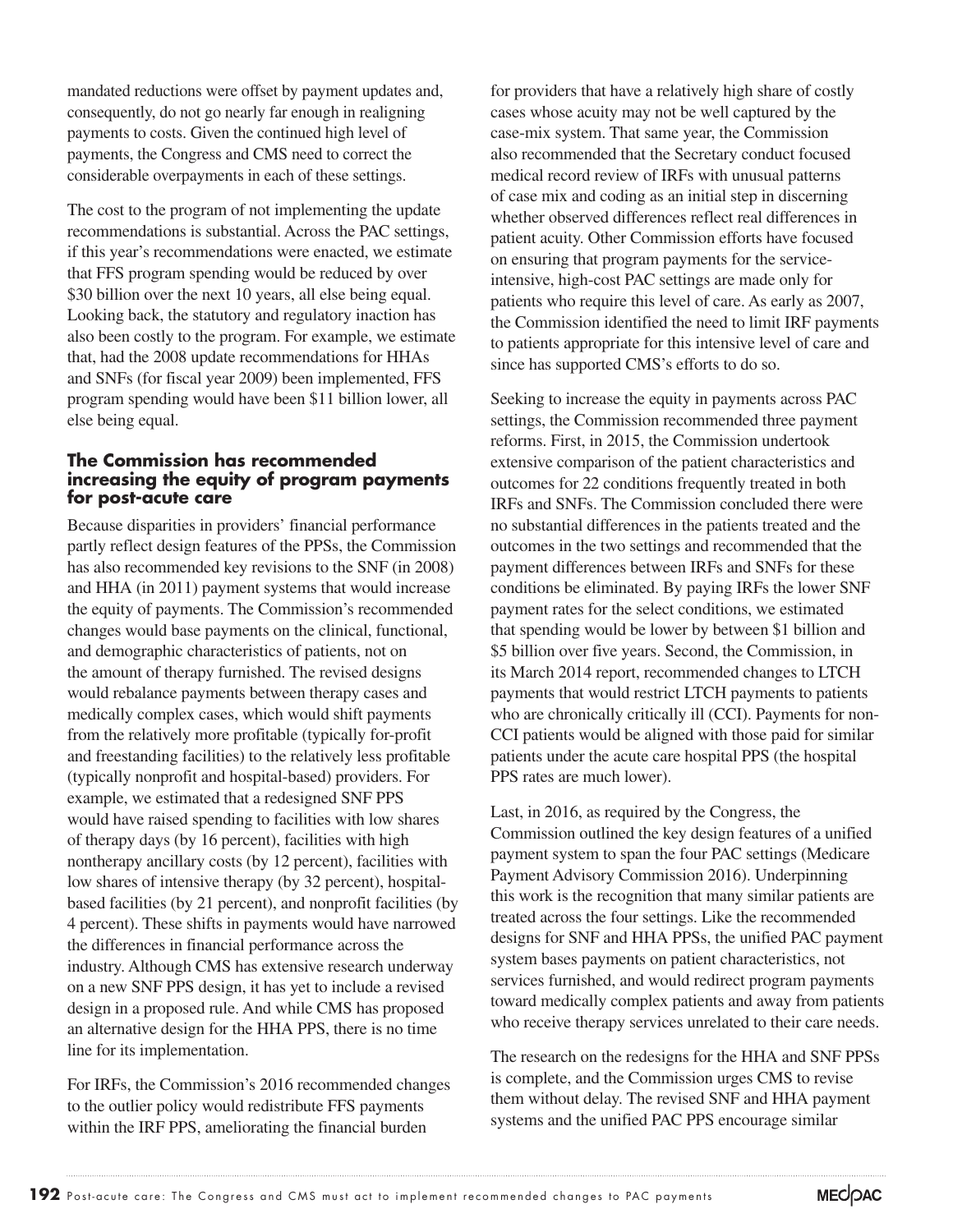provider behavior, so SNFs and HHAs will gain valuable experience managing care under the revised PPSs that will ease their transition to a unified payment system. Continuing its alignment of payments to patients' care needs, CMS could begin to implement a uniform PAC PPS as soon as 2021, using a transition that blends settingspecific and PAC PPS rates.

## **Conclusion**

The Commission has pushed for better quality measurement—developing and tracking risk-adjusted outcomes-based measures—and recommended tying payment to performance for PAC providers. In response, the Congress has required the Secretary to develop common quality measures, collect patient assessment information, and implement or test VBP for three of the PAC settings. Although the Commission has urged more uniformity in the measure definitions and risk adjustment that CMS developed, CMS is on track to meet its deadlines for quality reporting and assessment data collection. However, CMS has been less successful in implementing VBP in each of the four settings. With the

advent of a uniform PPS, a uniform VBP program will be imperative.

Unfortunately, similar progress has not been made regarding PAC payment policy. CMS and the Congress have not substantially lowered PAC payments or revised the HHA and SNF PPSs. The cost of inaction is high along many dimensions. The program is paying more for services than it needs to, and its payment systems unfairly advantage some providers over others. By sending the wrong price signals, current payments encourage providers to furnish unnecessary care and to prefer to treat some patients over others. Given that FFS payment rates form the basis of Medicare Advantage benchmarks and a variety of current and future alternative payment models, the overpayments also affect non-FFS payments. From the taxpayers' perspective, unnecessarily high payments contribute to the projected insolvency of the Hospital Insurance Trust Fund, estimated to occur in 2028 (see Chapter 1). The Commission urges the Congress and CMS to implement its recommendations this year. By tying payments to the care needs of patients, the revised payment systems will begin to transition providers to a unified PPS to span the four PAC settings that the Commission believes could begin as early as 2021. ■